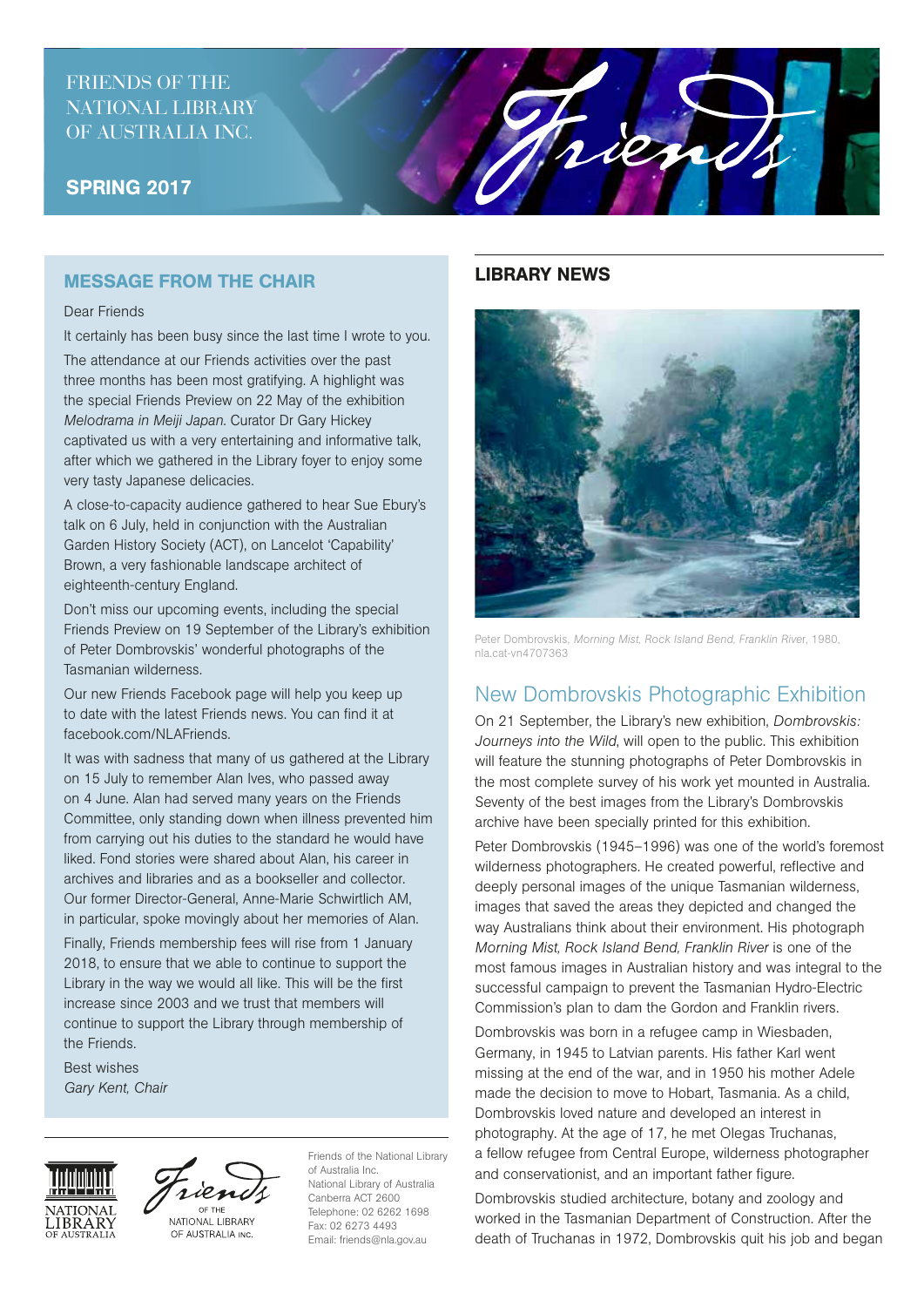

Peter Dombrovskis, *Sand Cliffs, Fraser Island, Queensland*, 1995, nla.cat-vn4802897

to self-publish his own work through what was eventually called West Wind Press. His first calendar was produced in 1972, his first diary in 1976 and his first book *The Quiet Land* in 1977.

In 1996, while working near Mount Hayes in South West Tasmania's Western Arthur Range, he suffered a heart attack and died. He was 51 years old. His second wife Liz continued to run West Wind Press, producing calendars, books and diaries until 2009.

Dombrovskis' contribution to the environmental movement is profound but his technical ability and artistry as a photographer are equally celebrated. In February 2003, he was inducted into the International Photography Hall of Fame in Oklahoma City, an honour afforded to only 76 other innovators in the art form's history. He is the only Australian to be honoured in this way.

Dombrovskis' work has been collected by several of Australia's major cultural institutions, and in 2007 the Library acquired over 3,000 colour transparencies that now make up the Dombrovskis archive. This archive has been digitised and is now available online on the Library's website for all Australians to access.

*Matthew Jones, Curator*



Jacques Arago, *Ile Timor: Reception a Diely*, 1818, nla.cat-vn549972 Alphonse Pellion, *Ile Timor: Vue de Notre Premier Debarquement a* 

## Rose de Freycinet's Journal

While researching material about items in the new Treasures Gallery installation, I was very taken by the story of Rose de Freycinet. I have always been interested in stories of women in early Australian history and this one piqued my interest.

Rose and her husband Captain Louis de Freycinet had been married for only three years when Louis was commissioned to lead an expedition to circumnavigate the globe. He and Rose secretly planned that Rose would stowaway on the *Uranie* so they could be together for the voyage, which was likely to take three or more years. As captain of the ship, Louis arranged for a *dunette* or small cabin to be built, ostensibly for use by fellow officers or to store plant specimens, but actually as accommodation for Rose.

Rose arranged to embark just prior to departure. To avoid detection, she dressed as a man in an officer's uniform, and stole aboard just after midnight on the day the expedition was to sail from Toulon in France.

At this time, the French Navy did not allow spouses to join their husbands on official voyages, and few women would have been prepared to endure the hardships of such a journey.

In her journal, Rose describes the people she meets and the places visited en route, often with wit and humour. Among the many incidents she describes is their reception by the Governor of Dili in Timor. She writes:

*I did not possess suitable attire for such formal occasions; a light muslin dress alone, together with a hat decorated with a few feathers, was all the finery I had.* 

*The Governor was present with all his staff. When I stepped ashore, he gave me his hand and invited me to share with him the shade of a huge parasol carried by a Timorese slave dressed in strange clothes. A similar parasol was held over Louis' head.*

There are two versions of this encounter now on display in the Treasures Gallery that you must see. Jacques Arago's original watercolour shows Rose being greeted by the Governor, as described in her journal. In stark contrast, the watercolour by Alphonse Pellion, published in the official account of the voyage, shows no sign of Rose.

If you would like to learn more about Rose de Freycinet, you might like to read the staff blog post at nla.gov.au/blogs/ exhibitions/2016/09/17/three-years-at-sea-with-125-men. *Jenny Oates*



*l'Etablissement Portugais de Dille*, 1818, nla.cat-vn1046291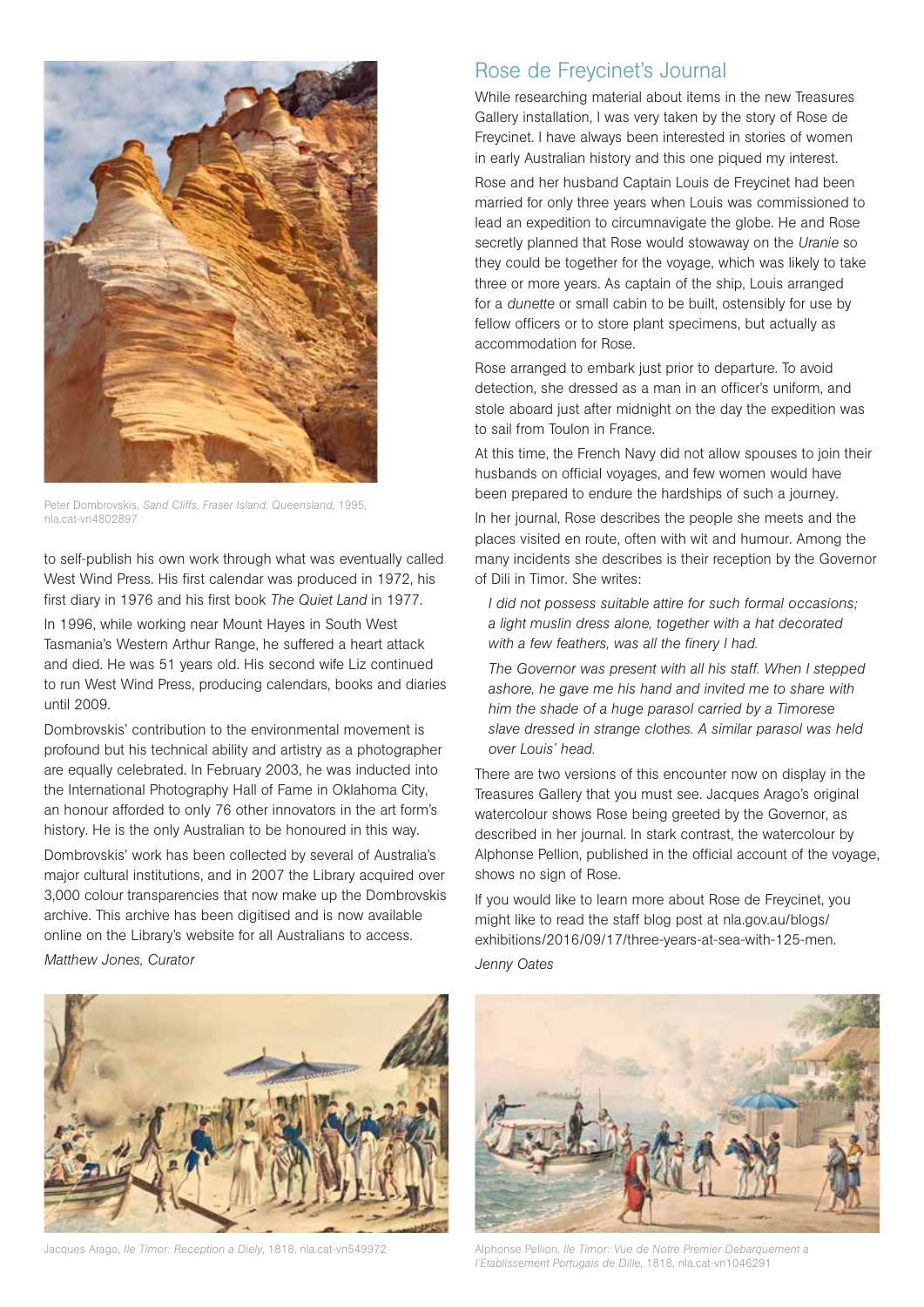## RECENT FRIENDS EVENTS

## Visionary or Vandal?

On Thursday evening, 6 July, the Friends held their annual lecture with the Australian Garden History Society. Sue Ebury, a patron of both the Australian Garden History Society and the Library, had the audience enthralled as she took us on an illustrated tour of the landscapes created by the eighteenthcentury English landscape architect Lancelot 'Capability' Brown.

Sue explained that Brown popularised the English Landscape Style, in which formal gardens gave way to naturalistic parkland with trees, expanses of water and smoothly rolling grass. Many of his contemporaries were appalled by this and criticised him for his 'vandalism' in destroying his clients' elaborate and stylised formal gardens. However, the style became fashionable throughout Europe and beyond in the eighteenth century.

Brown's genius lay in his ability to quickly see how a work of art could be created out of parkland or an existing formal garden. His workmen moved huge amounts of earth and diverted streams or rivers to create the natural effect that he wanted. He drained land for grazing and planted woods for timber, so that estates were productive as well as attractive.

His talents were not limited to landscapes. He also designed great houses, churches and garden buildings, and was known for his skill in engineering, especially with water.

Brown's career began in the 1740s when he was appointed Head Gardener at Stowe, Buckinghamshire, the most famous garden of the day. His first major commission came in 1751, when George Coventry, the 6th Earl of Coventry, asked him to redesign the house and estate at Croome Park in southern Worcestershire, England.

Brown's design for Croome Park included a man-made lake and river, statues, temples and other buildings with the court as the central focus. The other buildings around the park included gatehouses, a grotto, a church and buildings termed 'eye-catchers'. These are Pirton Castle, Panorama Tower, Dunstall Castle and Park Seat. They are set away from the core of the park and are intended to draw the eye.

Brown also transformed the existing Jacobean house into one of the finest examples of Neo-Palladian architecture. Notable features are its plain exterior and the corner towers with pyramidal roofs. Brown also remodelled and improved the original grounds, creating a most fashionable landscape.

Typically, Brown's garden designs would include a single tree, such as the Cedar of Lebanon, placed to create a special visual feature. At Croome, the tree he planted is now some 300 years old and still standing splendidly where it was originally planted.

In 1764, King George III appointed Brown Royal Gardener at Hampton Court and St James. Brown also began re-landscaping 2,000 acres of parkland at Blenheim Palace.

Sue Ebury showed contemporary pictures of Croome Park in a somewhat neglected state and described how in recent times the gardens have undergone considerable restorations, during which some quirky features of Brown's original design have emerged. These include a 'ha-ha', an icehouse used for storing large blocks of ice, and the foundations of a 'hot wall', which was



Croome Park, courtesy Sue Ebury

powered by underground furnaces to create a special climate for propagating and extending the growing seasons for fruits, vegetables and vines. The hot wall, in particular, shows Brown's advanced design and engineering skills and capabilities. Today, Brown's name is linked with more than 250 estates, covering 200 square miles throughout England and Wales. So, what is your verdict? Was he a visionary or a vandal? *Jenny Oates*

### FRIENDS NEWS

# Annual General Meeting

The 2017 Annual General Meeting of the Friends of the National Library of Australia Inc. will be held on Thursday 23 November at 5.30pm. Nomination forms for the 2018 Friends Committee are included in this month's Friends mail-out and are also available from the Friends office.

In addition to the AGM business, the meeting will include the announcement of the recipients of the 2018 Friends Travelling Fellowship and Friends Creative Arts Fellowship, and the 2017 Friends Medal.

Bookings are requested for catering purposes on 02 6262 1698 or at http://tix.yt/agm.

# Join the 2018 Friends Committee

If you would like to contribute to the running of the Friends of the National Library, please consider joining the committee. We try to make it as easy for our committee members as possible. You will be offered the chance to contribute to the Friends events program, the Friends newsletter and other initiatives run by the Friends.

Meetings are held at 5.15pm on the third Tuesday of every second month, starting December 2017, and run for around an hour.

For Friends Association Liability Insurance purposes, in addition to the nomination form, all nominees must complete a statutory declaration form stating that they have not been personally declared bankrupt or been associated with an organisation that has gone into insolvency.